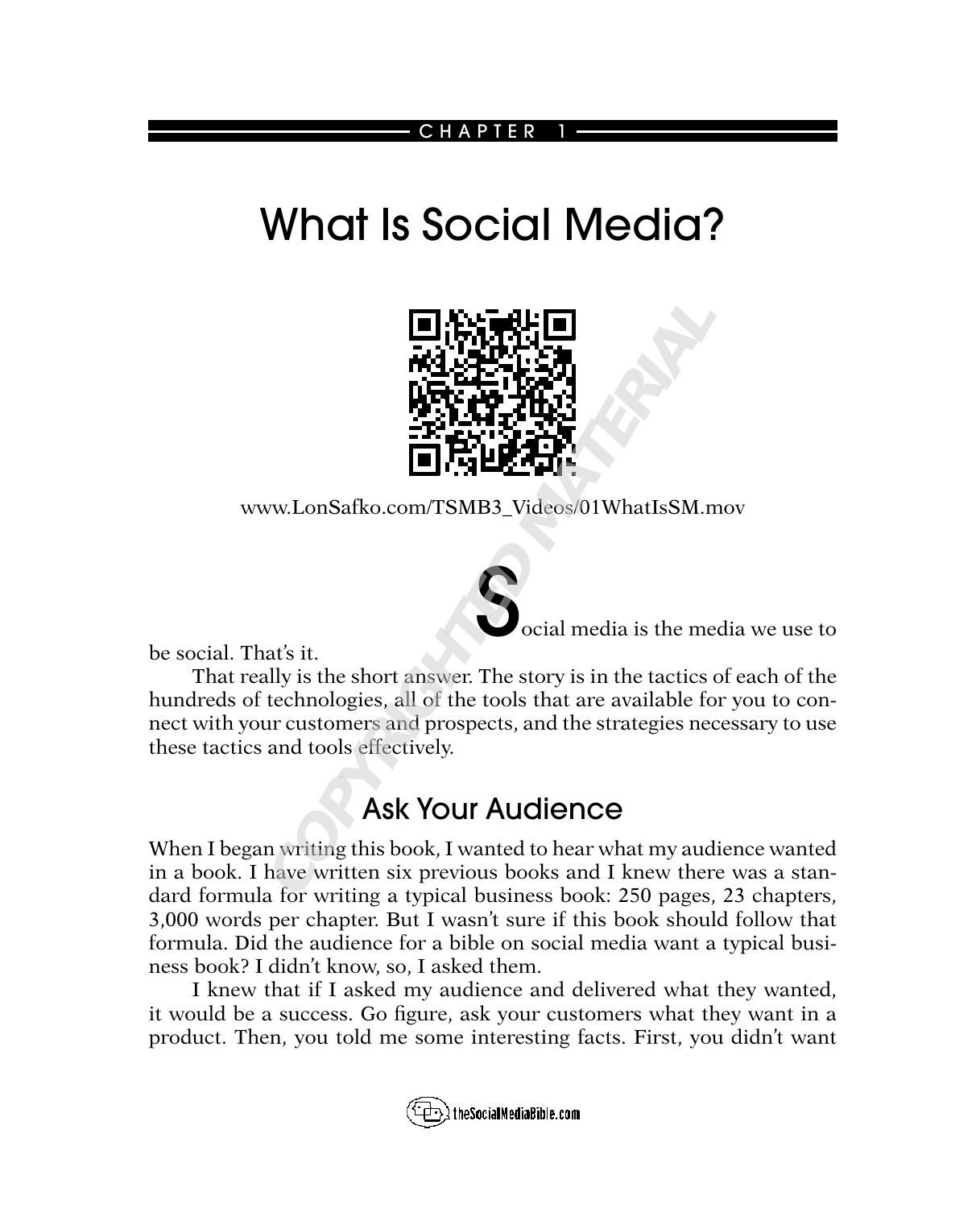another typical business book on social media. You asked for three books in one: Tactics, in which everything is explained; Tools, with which you can find a comprehensive list of all the companies providing social media services; and Strategy, with which you can apply all that you have learned from Part I and Part II.

This approach of listening to my customers obviously worked. The Social Media Bible, first edition, sold out in the first four days across the country, has been among the top 10 best-selling books in America, and has hit the number one best-selling book spot in both "Business" and "Marketing" categories on Amazon.

The second fact I learned was from the first two questions on the survey, "Can you define social media?" and "Do you believe that social media would have a significant impact on you and your business?"

What I learned by asking my audience these two questions was that  $66.4$  percent said that they couldn't define social media and the remaining third lied. If it takes me nearly 26 chapters and more than 600 pages to define social media, they didn't know, not even the social media experts and gurus.

The second really interesting fact I learned was that 99.1 percent, nearly everyone, said they knew social media was going to have a significant impact on them personally and their businesses.

These two statistics told me and the publisher that two-thirds of everyone interviewed didn't know what social media was, but that it was coming for them.

### So What Is It?

The first part of the terminology, *social*, refers to the instinctual needs we humans have to connect with other humans. We have been doing that in one form or another since our species began. We have a need to be around and included in groups of similar like-minded people with whom we can feel at home and comfortable sharing our thoughts, ideas, and experiences.

The second part of that term refers to the *media* we use with which we make those connections with other humans. Whether they are drums, bells, the written word, the telegraph, the telephone, radio, television, e-mail, websites, photographs, audio, video, mobile phones, or text messaging, media are the technologies we use to make those connections.

The application of the term *social media* in this book is about how we can use all of these technologies effectively to reach out and connect with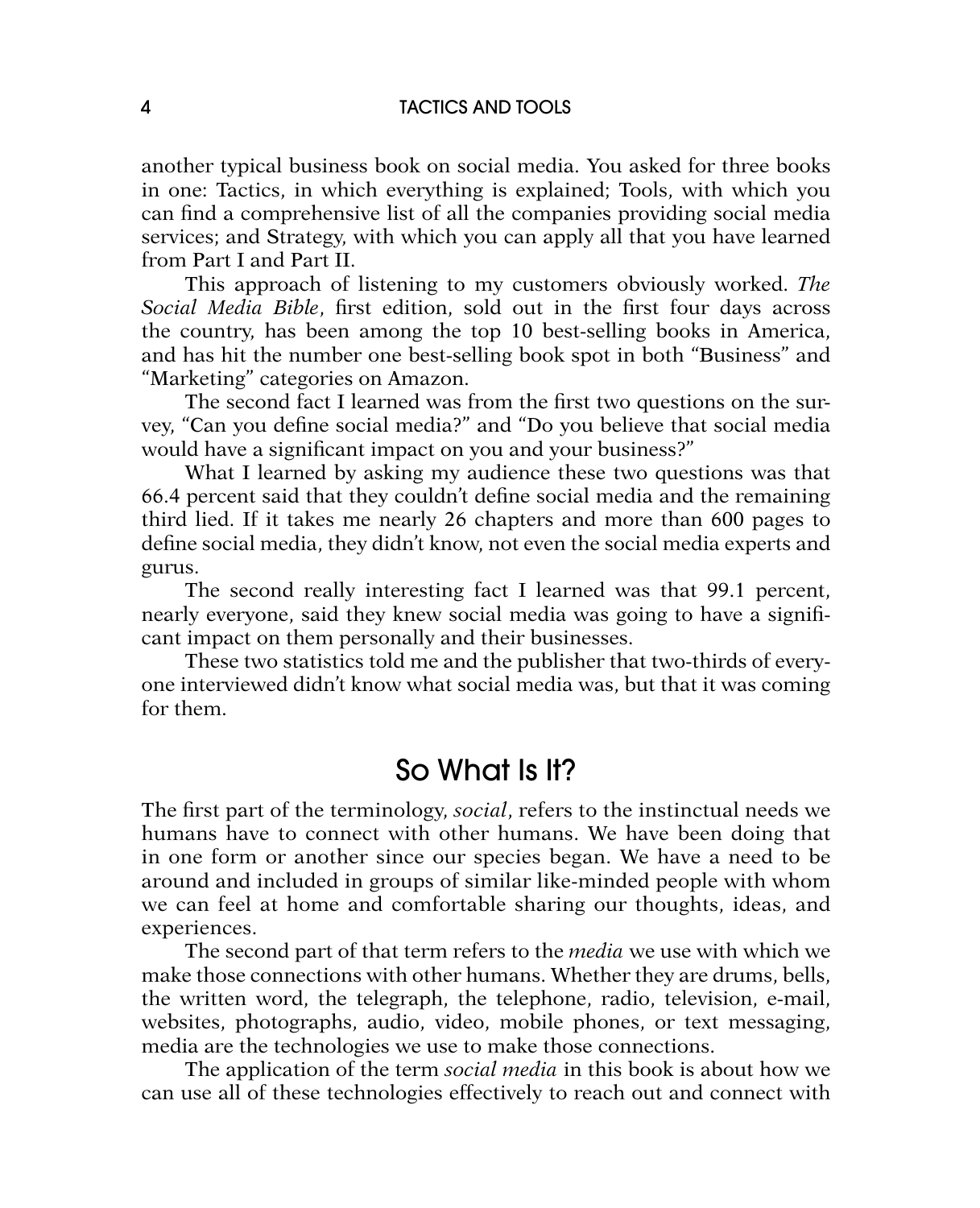other humans, create a relationship, build trust, and be there when the people in those relationships are ready to purchase our product offering.

What social media is not is a box of silver bullets given to us by aliens that will instantly solve all of our marketing woes and create instant wealth for all involved. Too many people are viewing social media as a foreign and strange set of technologies that they may or may not want to use to market themselves, their companies, their products, and their services.

In my keynotes, two questions always asked are, "Should I be doing social media marketing?" My answer is "Remove the term social media and ask it again. Should I be doing marketing?" See how ridiculous that sounds. The second question is, "How much should I spend on social media marketing?" I reply with "Remove the term *social media* again. How much should I spend on marketing?" And, of course, the answer to both is "Yes, and as much as you can!"

Social media is only a new set of tools, new technology that allows us to more efficiently connect and build relationships with our customers and prospects. It's doing what the telephone, direct mail, print advertising, radio, television, and billboards did for us up until now. But social media is exponentially more effective.

### Why Social Media?

The reason social media is so much more effective than the conventional marketing that we've done for the last 6,000 years is that it's two-way communication, not pontification. Since we've been selling goats in the desert, we would stand on a rock and shout out the features and benefits of owning a goat. And, if we chose our words correctly and hit enough of the audience's psychological hot buttons, our prospect would become a customer. Nothing has changed in 6,000 years. Until now.

There is what I call "A Fundamental Shift in Power." It's a shift from pontification to two-way communication and it's a shift about which we no longer control our corporate message. No longer does the consumer trust corporate messages. They don't trust and don't want to hear our commercials any longer. They want their information from people they know, have a relationship with, and share a bond with through trust. They want to be educated by, hear their news from, and get their product reviews by people they know and trust. They want to share their experiences, both good and bad, with people who trust them.

With this Fundamental Shift comes a new way to communicate. The new way to sell is not to sell at all. In fact, if you use social media to sell, you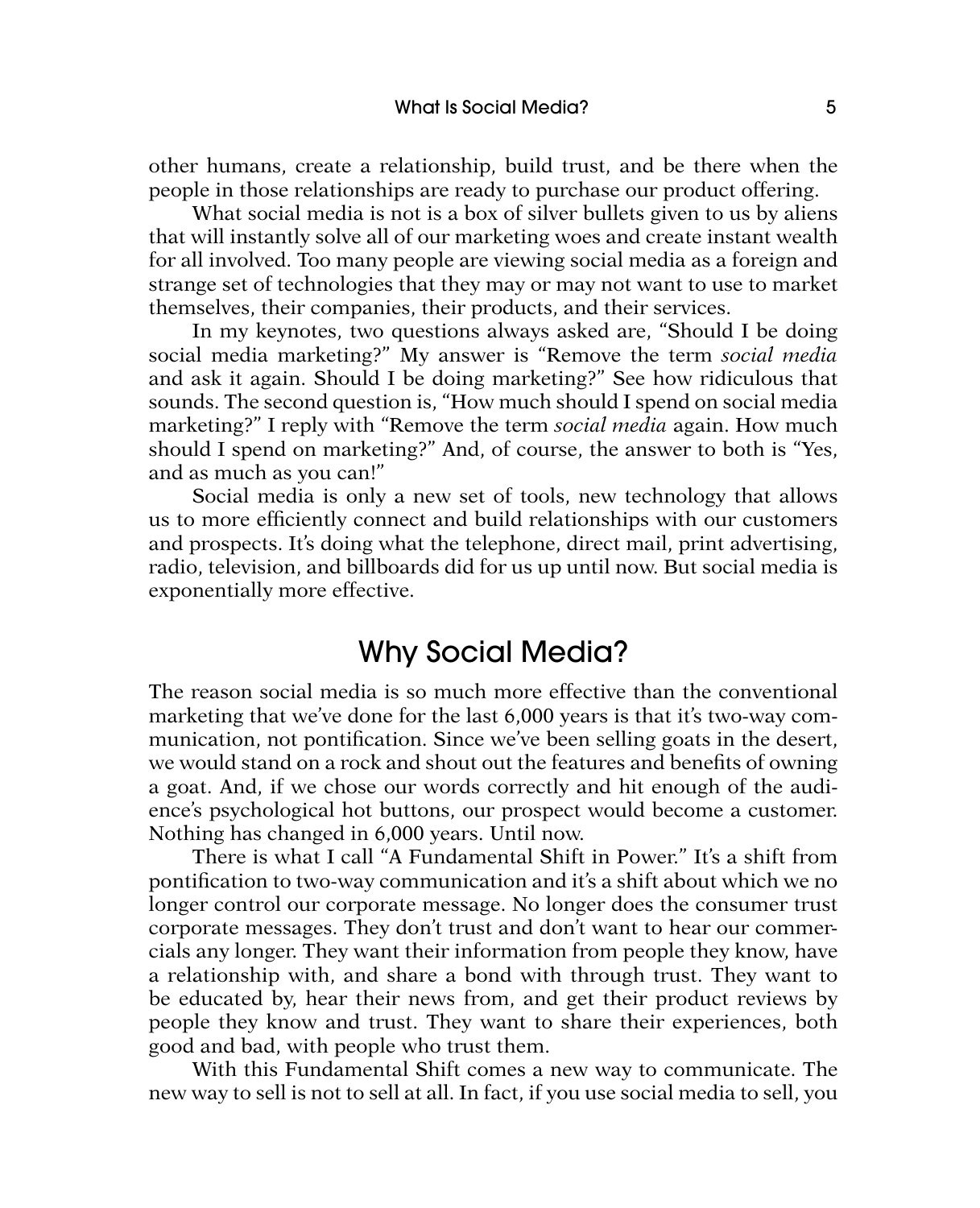will get flamed. Social media marketing is all about listening first, understanding the conversation, and speaking last.

Social media marketing is like going to a networking event, a party, a trade show, sporting event, church, or anywhere that large groups of people gather. When you enter, you will see small groups of three to five people huddled together. Let's now suppose we use our conventional marketing approach.

You walk up to the group, interrupt everyone, announce your name, and start telling everyone what you do for a living, what you sell, and that they should buy from you! It's the radio car commercials that yell at you from their echo chamber "Sunday! Sunday! Sunday!" You've heard them. What will happen?

You probably will make everyone angry at you, everyone would walk away, and you might get slapped in the lips. Because that type of behavior in a social situation is completely inappropriate. Let's rewind and try the new marketing approach.

You enter the room, choose a group, walk up to that group and say nothing. You listen first. You understand what is already being said and when you have something of value to contribute to that conversation, you wait for a break, and politely share your ideas. The reaction to this approach is significantly better. At that moment you now become part of that group, that network, and you instantly have credibility and trust.

Then as the conversation continues, someone will eventually ask you, "So, what do you do?" Bingo! Now you can share what you do, a little about your product or service, and pause. Someone in that group will more than likely ask another question about your company or its offering, and if someone in that group is in the buying part of the *sales funnel*, he will ask for your card and you have made your sale. If he isn't in the buy part of the funnel, he will remember you when he is. Isn't this why you go to networking events? Marketing using social media is exactly the same. More on the sales funnel later.

Whether it's a social network like Facebook or LinkedIn, Twitter or blogging, it's about participating in that conversation and being there with a relationship when your prospect is ready to buy.

As you can see, social media is completely different from standing on a rock and shouting your message, but it is really a more natural and more comfortable way to sell. By building relationships through social media, you build a more lasting trusted relationship that will result in more sales, fewer returns, and greater word of mouth.

Remember the statistics from my Customer Concentric 101 presentation? Studies have shown that: An angry customer will tell up to 20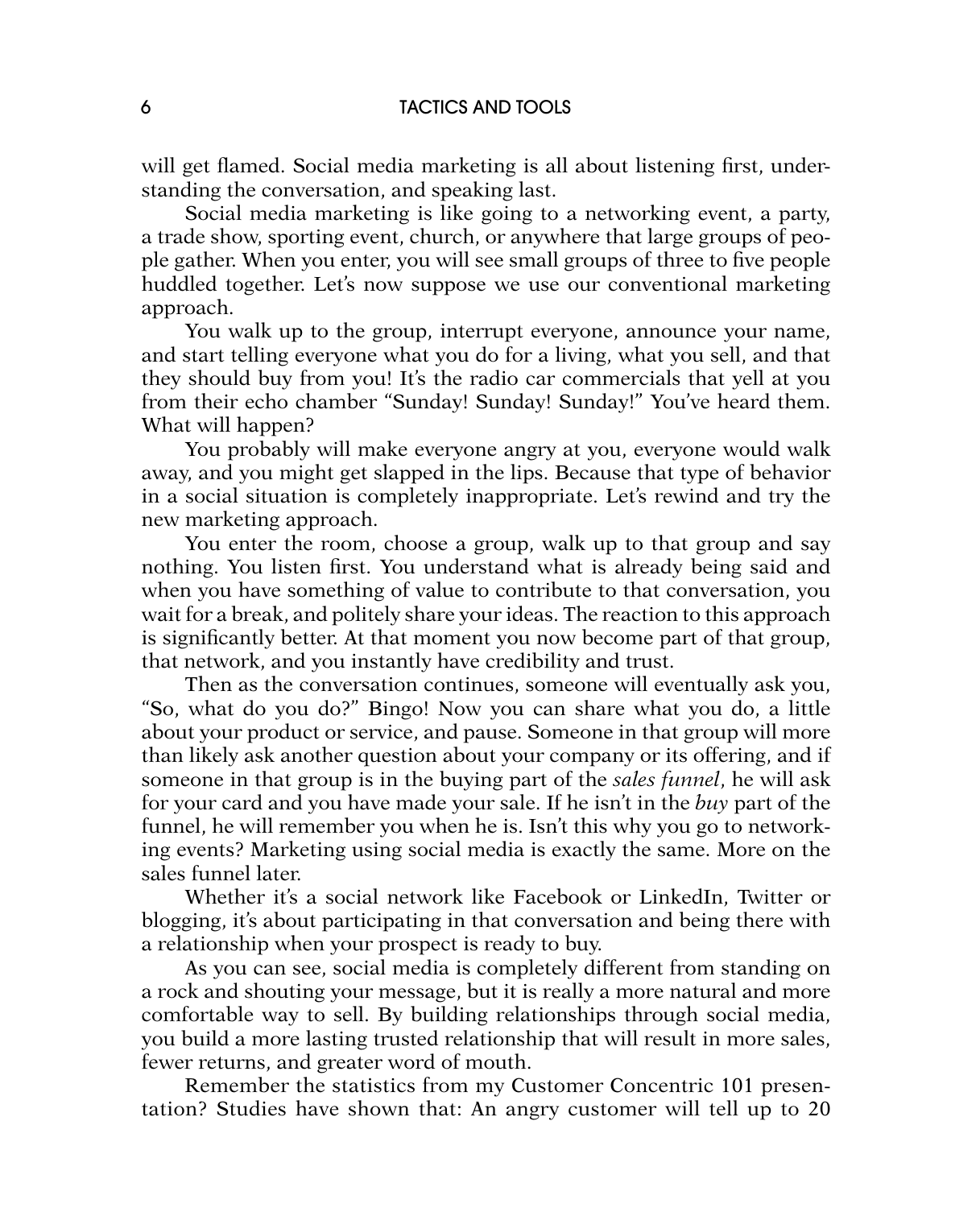other people about a bad experience. A satisfied customer shares good experiences with 9 to 12 people. It costs five times as much to get a new customer as it does to keep an existing one. And customers will spend up to 10 percent more for the same product if they have an existing relationship.

# Word of Mouth at the Speed of Light

The statistic that "An angry customer will tell up to 20 other people about a bad experience . . . ," that's face to face. With the use of social media like blogs, Twitter, and Facebook, those 20 people can quickly become 20,000 or even 200,000!

Here's an example about Dave Carroll, a country and western singer and songwriter who had an unpleasant experience with United Airlines and used a video on YouTube to "tell a few people." At the time this chapter was written, Carroll's telling of his story to "a few people" through social media had grown to 8,380,000!

On March 31, 2008, Dave Carroll and his band, Sons of Maxwell, were flying on United Airlines from Nova Scotia to Nebraska when just after landing in Chicago O'Hare, a passenger sitting behind Carroll noticed the baggage handlers throwing his guitar around the tarmac. Carroll immediately notified three flight attendants, but "was met with indifference." When Carroll arrived in Omaha, he found his \$3,500 710 Taylor acoustic guitar smashed.

Over the next several months, Carroll called United representatives in Chicago and India (go figure), who told Carroll that United wasn't responsible and would do nothing to help Carroll. Carroll spent \$1,200 to repair his guitar, bringing it only "to a state that it plays well but has lost much of what made it special."

The last straw for Carroll was when a United representative, Ms. Irlweg, sent Carroll an e-mail denying Carroll his claim because he didn't file it in the right place or at the right time. United even refused to compensate Carroll by giving him \$1,200 in travel vouchers.

Carroll told Ms. Irlweg that he would create a music video with his band and take it to the people using social media. Carroll then created a 4-minute–37-second complaint video called "United Breaks Guitars." Irlweg was unimpressed. The video was posted on YouTube on July 6, 2009, and within 24 hours received more than 500 comments and 24,000 views. To date, Carroll's first of three videos has been viewed by more than 8,380,000 people, while his three videos have had more than 9,500,000 viewers!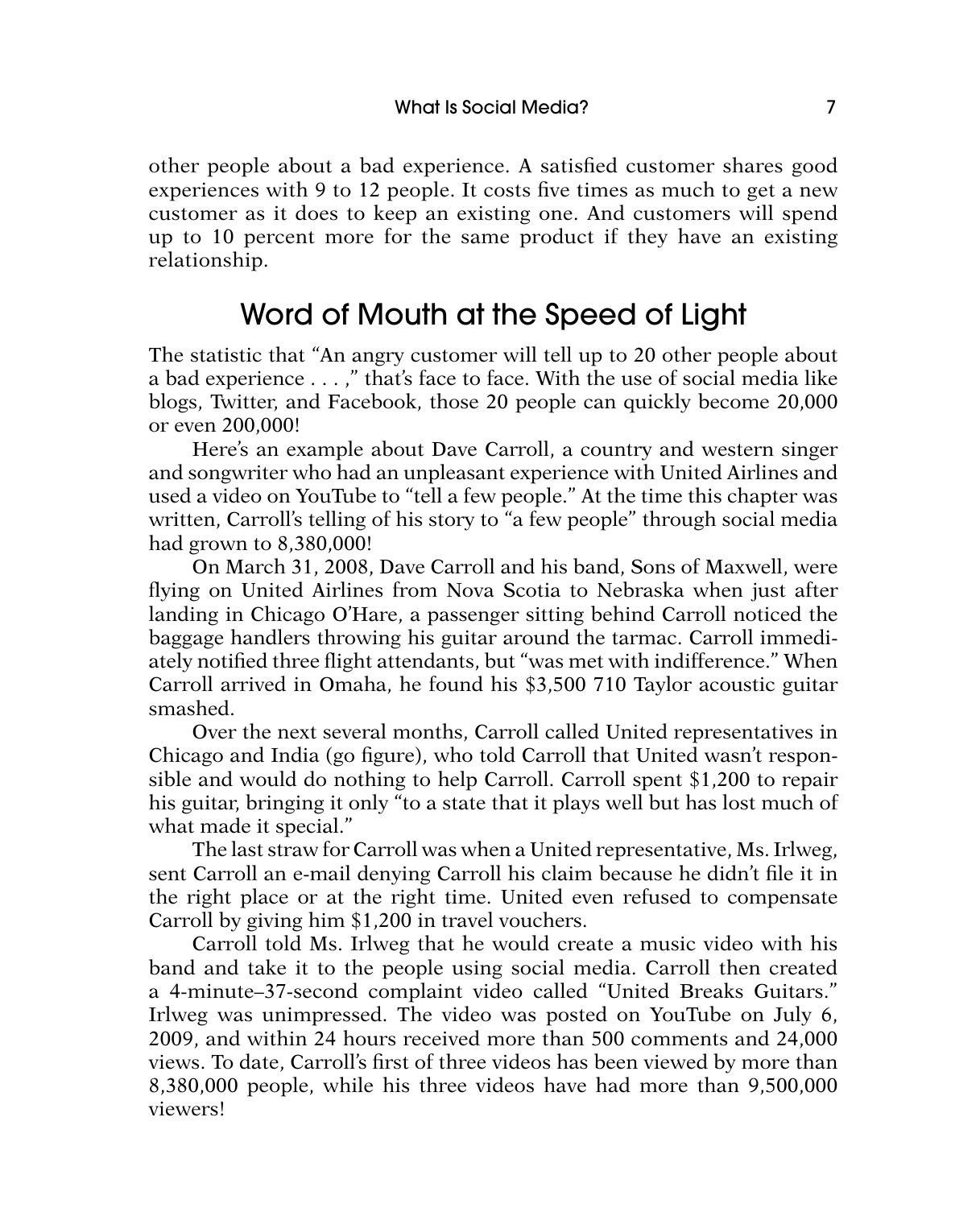Here's Dave Carroll's website where you can view all three videos and hear the story in his own words, www.davecarrollmusic.com.



That's what I call "Word of Mouth at the Speed of Light!"

Not all social media is used for complaints. Here's a personal story I have about airline customer service I experienced myself.

I was traveling with my public relations assistant while traveling back to New York last year on a press tour before this book was released. We had different flight times for the same day.

My flight was on time and uneventful, while hers was late leaving the gate. The gate attendant for Continental Airlines announced that her flight was running 15 minutes late, but they would board the aircraft as soon as it was serviced. My assistant immediately took out her cell phone and Tweeted a tweet: "Continental Airlines, 15 minutes late. What else is new?"

They serviced the aircraft and began boarding. As she entered the aircraft, a flight attendant stepped up to her and asked, "Are you Ms. Vega?" When she replied yes, the attendant handed her a glass of Champagne and apologized for any inconvenience. OMG! That's customer service.

This never became a music video, but I have told more than 10,000 people, and I am sure that they have told their networks, who told their networks, and on and on. Just by mounting Twitter and listening to their customers, Continental received positive press that was exponentially the cost of the one glass of Champagne.

These are examples of two-way communications, listening to your customers, the power of peer-to-peer, Word of Mouth at the Speed of Light, and the Fundamental Shift in Power.

# Other Customers

The most obvious use for social media is for marketing, sales, public relations, and communications. Remember, social media is about communicating with your customers. Social media is a set of highly effective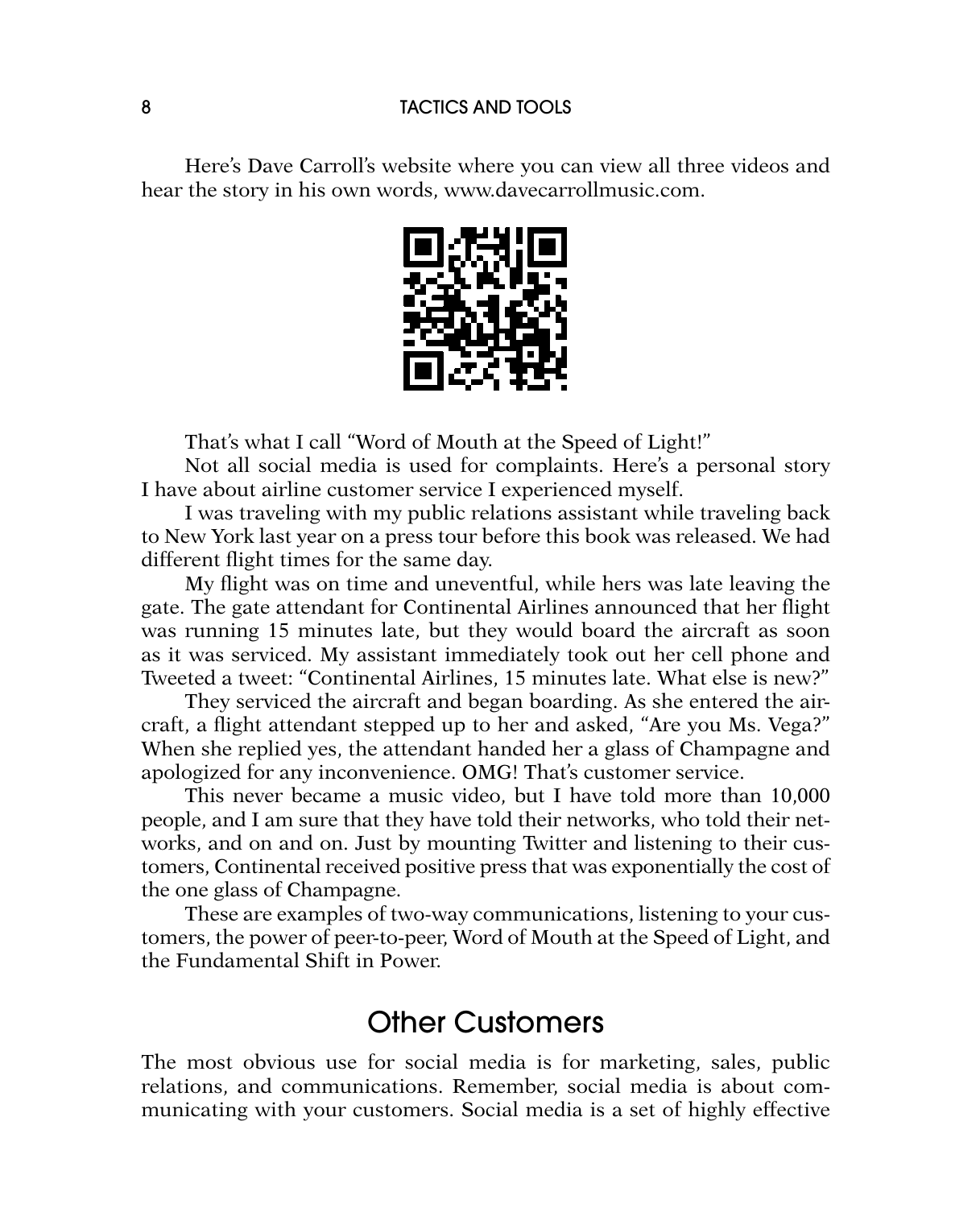tools for customer service, business-to-business (B2B), and internal communications.

Marketing and sales is in part responsible for prospects converting to customers, but in many cases it's what happens after the sales that encourage existing customers to purchase again and, as you read earlier, encourage prospects to become customers. An angry customer will tell up to 20 other people about a bad experience. A satisfied customer shares good experiences with 9 to 12 people. If you are in customer service, social media is a must. It's the perfect tool for staying connected with your customers after the sale.

#### B2B

If you are a company that sells B2B (business-to-business), then social media has to be an integral part of your strategy. I have been in marketing for nearly three decades and while many insist that B2B is significantly different from B2C (business-to-consumer), I disagree. There are some subtle differences, but in B2B, the second B is still a C. The reseller is still a consumer or customer.

I agree that there is some information that should be between you and your reseller such as pricing, training, and customer support, but the majority of your conversation would benefit your end user. Set up a password-protected website and direct SMS text messaging for that content and freely distribute the rest.

#### Internal Customers

Don't forget about your internal customers, your employees. They want to feel like they are connected and part of the organization. Social media is an amazing set of tools that allow you to communicate directly to and with your employee base. Use Yammer as an internal, behind-the-firewall Twitter for text messages only your employees can read. Use Jott for team collaboration. Use video sharing for messages from the corner office, the C suite. Use photo sharing for all of your employees to exchange photos, ideas, memories, and a sense of team. Use audio podcasts in human resources to give employees updates on benefits, retirement, and their  $401(k)$ .

# 15 Social Media Categories

Another innate human characteristic is to put items in categories; the more items there are, the more there is a need to organize them. You can see my attempt to categorize the entire world of social media in Table 1.1. This was not an easy feat, but I think you will agree it works.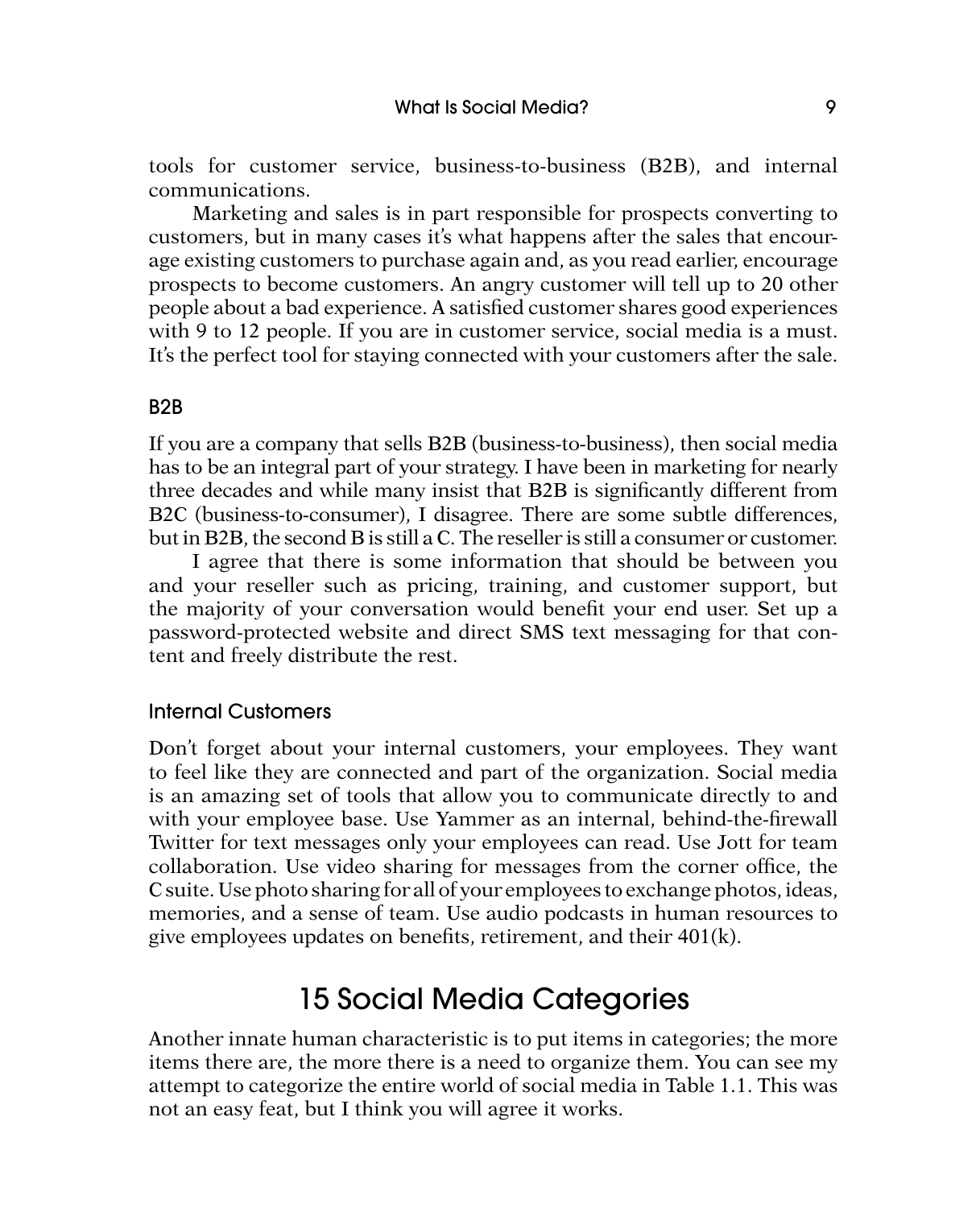|                       | Table 1.1 The 15 Social Media Categories |
|-----------------------|------------------------------------------|
| <b>Category Title</b> | <b>Tactics and Tools Chapters</b>        |
| Social Networking     | Chapter 2                                |
| Photo Sharing         | Chapter 8                                |
| Audio                 | Chapters 9 and 10                        |
| Video                 | Chapters 11 and 12                       |
| Microblogging         | Chapter 13                               |
| Livecasting           | Chapter 14                               |
| Virtual Worlds        | Chapter 15                               |
| Gaming                | Chapter 16                               |
| RSS and Aggregators   | Chapter 17                               |
| Search                | Chapters 18 and 19                       |
| Mobile                | Chapter 20                               |
| Interpersonal         | Chapter 21                               |
|                       |                                          |

#### Social Networking

Social networking is as old as humans have been around. Just as in nearly every other species, humans have an instinctual need to be with, communicate with, and share thoughts, ideas, and feelings about their daily lives. Only the tools with which we communicate have changed over the millennia.

This category discusses the many platforms we use today in social media to connect, share, educate, interact, and build trust.

#### Photo Sharing

Napoleon Bonaparte is sometimes credited with having expressed the idea that "A picture is worth a thousand words," and if that's true, then Flickr's photographs are worth, well  $4,000,000,000 \times 1,000$ ... way too many zeros for me! Flickr now houses more than 4 billion photographs, and that doesn't count Picasa, SmugMug, PhotoSwarm, or the many other photo sharing sites.

Ever since there were photographs, people were sharing them with each other. Sharing photos are a way of capturing moments in time, which captures the emotions that we can share with others. Simply by looking at a photograph we get a rush of emotions, memories, and a recollection of that very moment that we can share.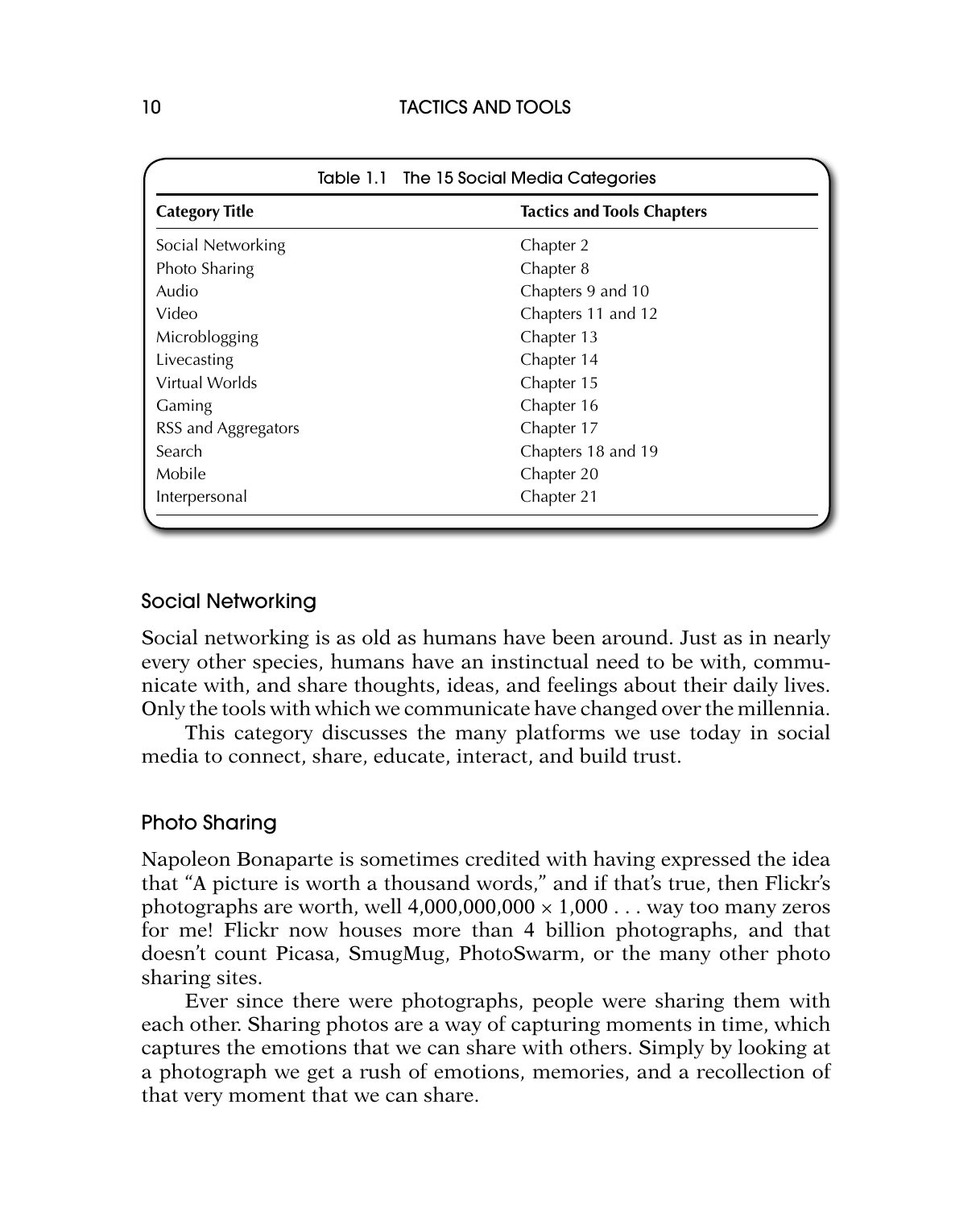#### Audio

Audio is a very powerful medium. It's easier to digest than text and to evoke mental images that video doesn't allow. Do you listen to the radio? Have you ever heard a book on CD? Have you ever heard Edgar Allan Poe's work read aloud?

Audio allows us to sit back and allow the author or orator to slowly spoon-feed us content with inflection, dramatic pauses, and human nuances of him being right there in the room speaking to us. While we listen to the cadence of the words being formed into sentences and thoughts, we can imagine the associated images and watch them play out in our minds to form the story the author is trying to convey.

#### Video

If a picture is worth 1,000 words, then at 25 frames (pictures) per second, video adds up to 1.5 million words per minute! That's why everyone loves video!

Video is the preferred medium of choice for relaying information overall. After a hard day at work, do you pick up a book, turn on the radio, or settle down in front of the television for a good movie or uplifting sitcom? Most likely we turn to the television to coast through some nightly brain candy.

People love video because it's the next best thing to being in the same room with someone who is sharing his or her knowledge and experiences. You can hear the words, imagine the images she is conveying, and also watch and become involved in the video that is taking place at that moment. We can see what the author is explaining, and become emotionally involved in the scene. We can hear the actors' inflections while experiencing their facial expressions and body language. It is estimated that 55 percent of all communication comes from body language, while 38 percent from voice, and only 7 percent from the words themselves.

#### Microblogging

Microblogging is no more than text messaging on steroids. With the demise of Pownce, for the most part we're talking about Twitter for open text communication and Yammer for internal or behind-the-firewall communication. The reason for Twitter's success was best put by Samuel Clemens (Mark Twain), when he said in the late nineteenth century, "I apologize for the length of my correspondence. Given more time, it would have been shorter."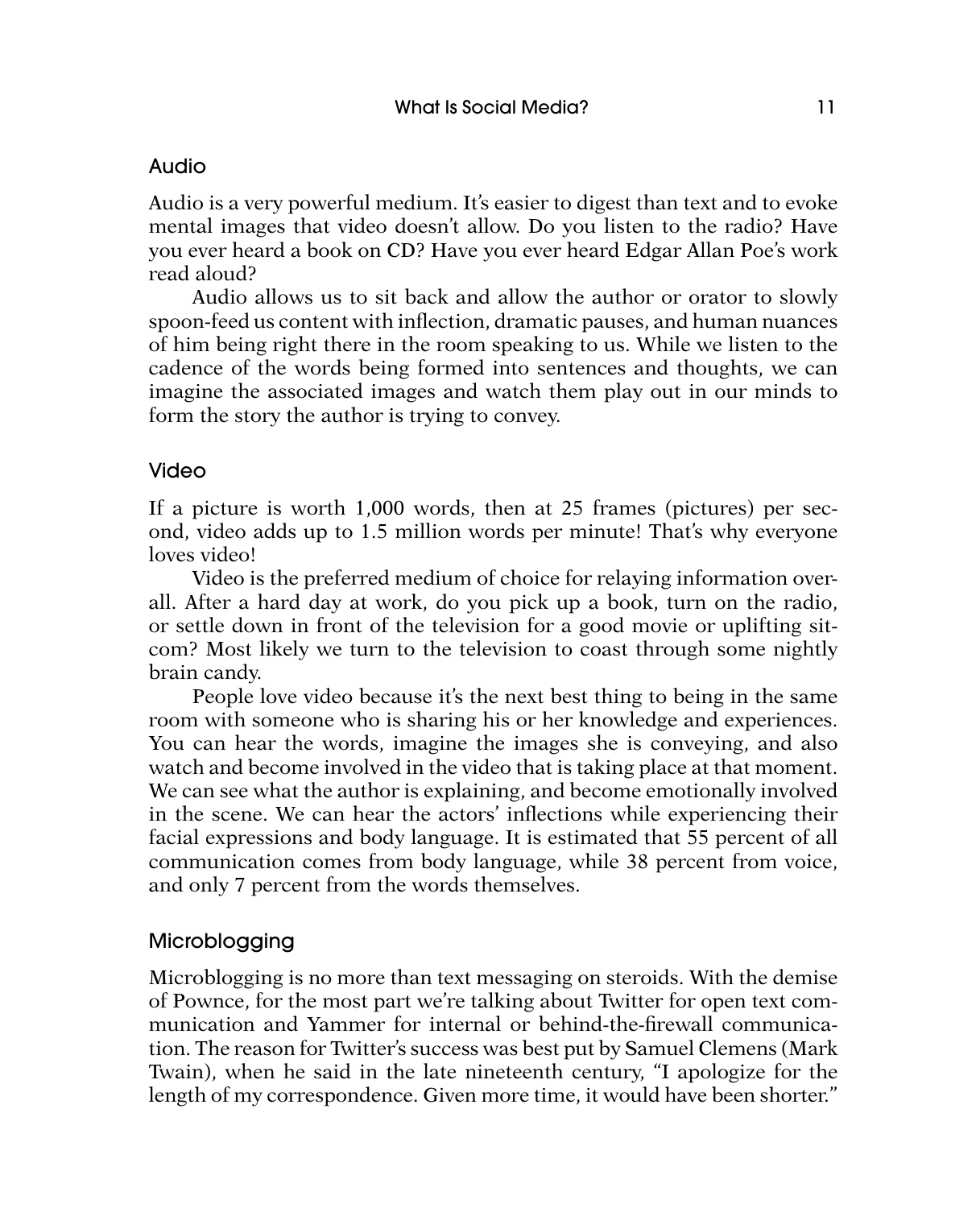#### 12 TACTICS AND TOOLS

We love the 140-character bite-sized messages because we can read and comprehend them in about five seconds. In that short amount of time, we can fully understand what the writer is trying to convey. With text messaging, you don't have the opportunity to drone on and on as we do in our e-mail correspondence. With Twitter, we read it, comprehend it, and move on.

#### Livecasting

Livecasting isn't for everyone, but those who livecast are passionate about it. My friend Jody Gnant livecasted her life for nine full months, 24/7. Chris Pirello has been Ustream'n his livecast of himself for years. Both have built a tremendous following and skyrocketed their music and careers.

Livecasting is broadcasting video live. It could be 24 hours a day or just for a simple one-hour television show. Livecasting is the ultimate in reality television and it's available for free to everyone. So if you've always dreamed of creating and starring in your own television show, the companies in this chapter can help you realize your dream.

#### Virtual Worlds

When organizations such as the American Cancer Society, CNN, Dell, Disney, Harvard, IBM, MTV, Reuters, Starwood Hotels, Sun Microsystems, Toyota, and Wells Fargo are all participating in virtual worlds, there must be something to it.

The American Cancer Society has actually raised \$650,000 in real dollar donations during their time there. IBM holds their monthly engineers' meetings at their headquarters in Second Life, where engineers from all over the world meet, talk, exchange ideas, and watch presentations.

I have some oceanfront land and a two-story Mediterranean mansion in Second Life (http://slurl.com/secondlife/pinasrtri/215/8/21)



in which the first floor is a virtual store where you can purchase threedimensional Internet advertising (paper models). My three developers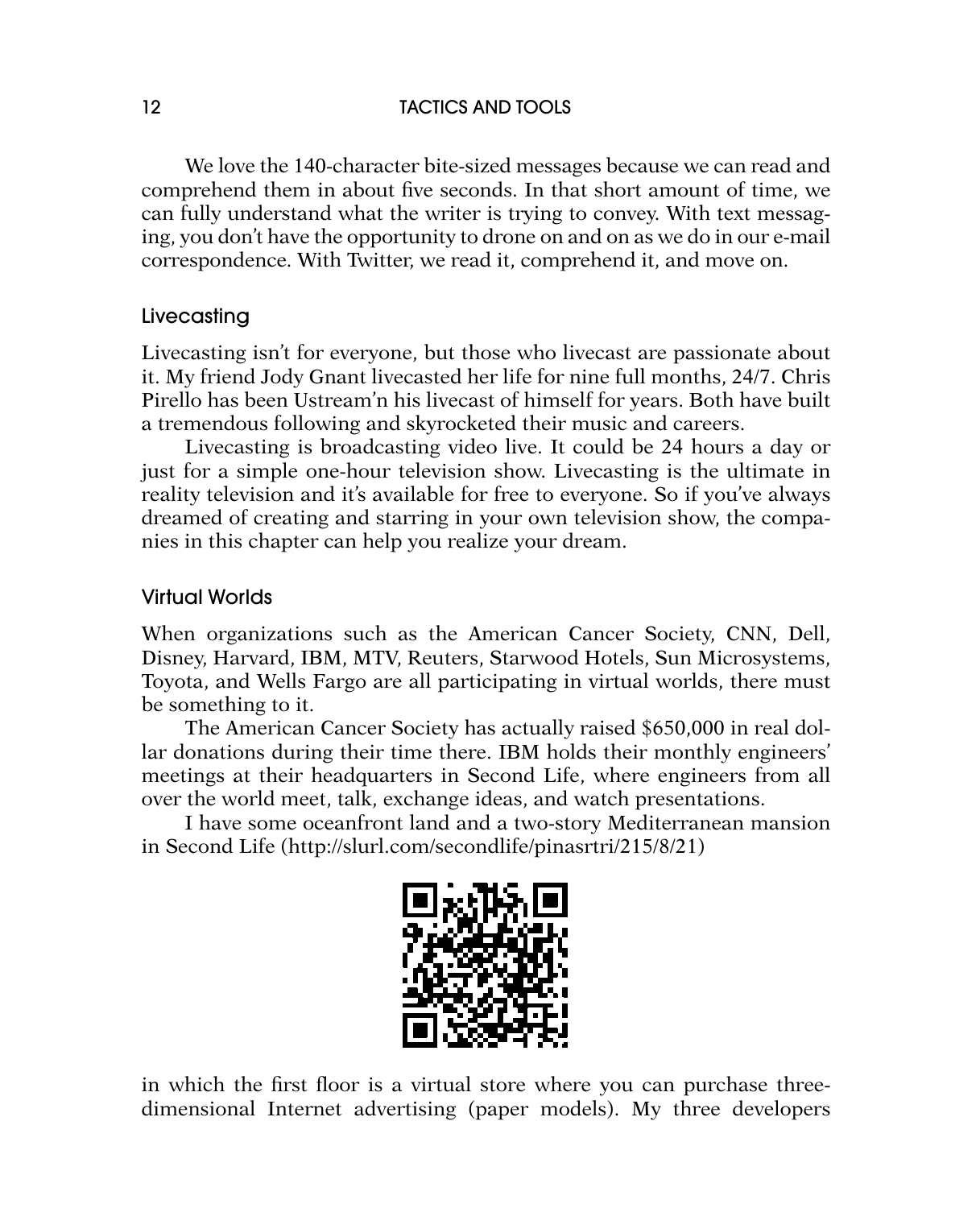meet me there from time to time to discuss projects and design ideas. They are in the Ukraine and I have never met them face-to-face other than our time in Second Life.

#### Gaming

Online gaming may seem like an odd category for The Social Media Bible, but it really isn't. Did you know that 17 million people are playing Halo 3 or an additional 17 million playing World of Warcraft? Any time you can measure a target audience in the millions, you need to be there.

Many Fortune 1000 companies have participated in gaming as a way to build brand recognition. Hewlett-Packard puts up billboards in auto racing games. An author friend of mine had a game developed for his website for the release of his new book that cost only a couple of thousand dollars, but now has an 18 percent conversion rate on buying his book. And mobile phone game apps is one of the fastest-growing app categories for smartphones.

#### RSS and Aggregators

RSS, or Really Simple Syndication, is the name of the technology and also the name of just one of the technology providers. An RSS feature on a blog or website allows you to sign up and automatically get notified whenever there is an update to the site including a new blog or news. Rather than having to go from site to site every day checking to see if new content has been posted, RSS notifies you when it has. RSS automatically feeds you new content from only the sites you want it from, and only when that content is new.

Try RSS by clicking the RSS button on your favorite blog site or try the Google landing page that aggregates RSS feeds from blogs, web pages, airlines, weather, or any changing information of interest to you.

Also in this chapter of the book, I highlight aggregators, websites that allow you to choose what type of content you want to see, where you want it to come from, present it to you all in an organized page, and do it automatically all of the time. Aggregators allow you to see all of the new blogs, web pages, news, audio, photo, and video updates all in one convenient web page location. This is like having an automated worldwide web clipping service and news agency at your fingertips. And, it's free.

#### Search

Internet search is one of the most important functions of the Internet. How else would you be able to find the one page you are looking for out of the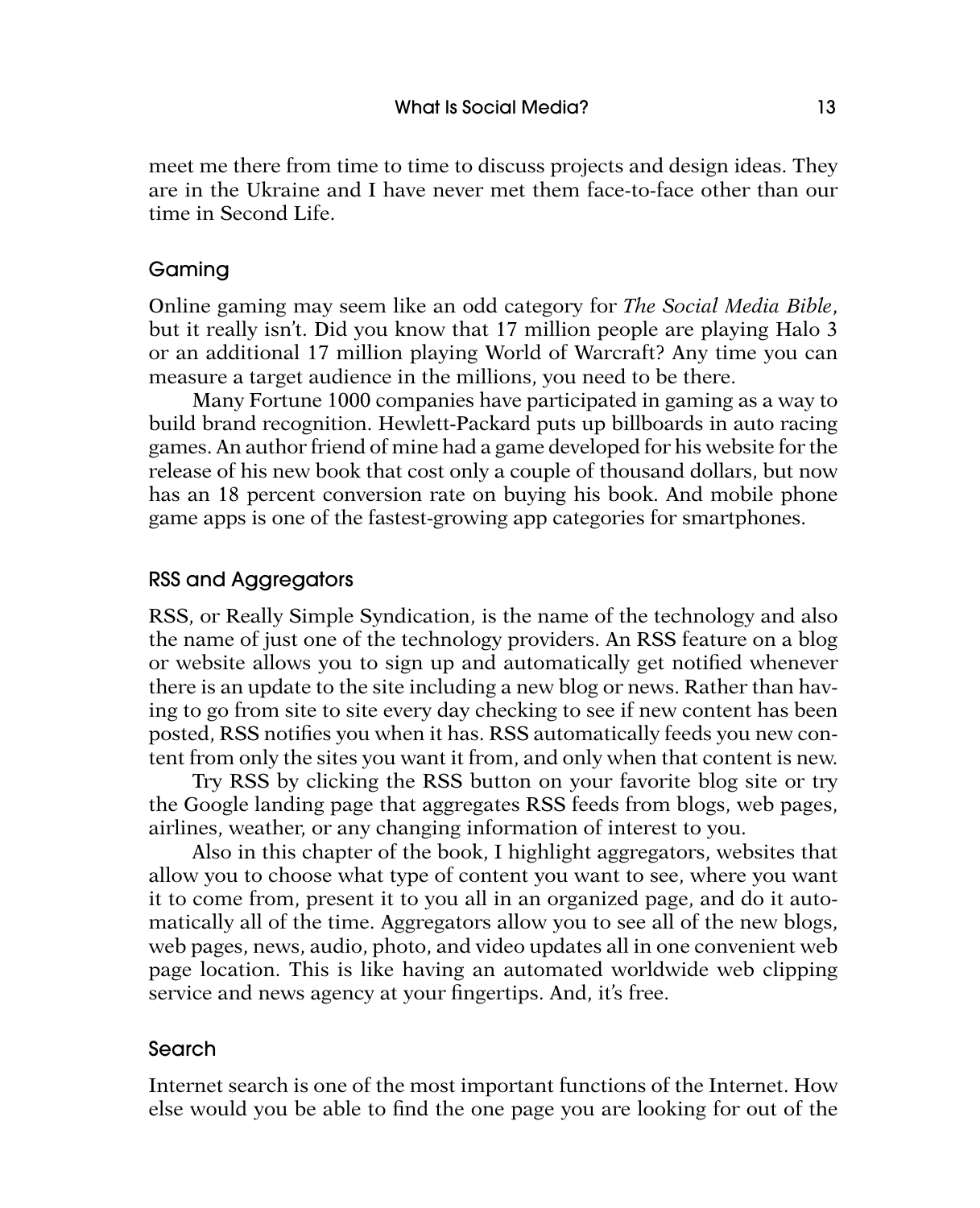14 TACTICS AND TOOLS

one trillion Google-indexed web pages? SEO, or search engine optimization, is as important as ever. And, as the number of web and blog pages grows, search will become even more important to your Internet experience and to your customers and prospects.

If you want your customers and prospects to be able to find you and your company, you have to make it easy for them. SEO, tags, fresh content, external reputable links (Link Love), and keyword density, all add to your company's web and blog pages' Google Juice.

#### Mobile

Mobile marketing is the fastest-growing segment of technology-driven marketing. Kakul Srivastava, the general manager for Flickr, told me that there are three cell phones for every man, woman, and child on the planet. With that kind of technology penetration, you and your company need to be participating.

Mobile phones are less expensive than laptops, desktops, and broadband, and are completely portable. Not many people in Third World countries can afford to have an Internet-connected PC, but they can all afford a mobile phone. It's through this technology that people from around the world are staying in touch with one another, accessing their e-mail, sending photos, audio, video, blogging, and surfing the web.

#### Interpersonal

This is another category of seemingly unrelated technology. The common thread, however, is that they are all tools that allow you to connect and communicate with your customers and prospects. Some companies provide the means to host a meeting for your employees or perform a webbing for 1,000 people. Some allow you to use the Internet like a free telephone service. Others allow you to convert your voice into text messages to be sent to your e-mail and other team members.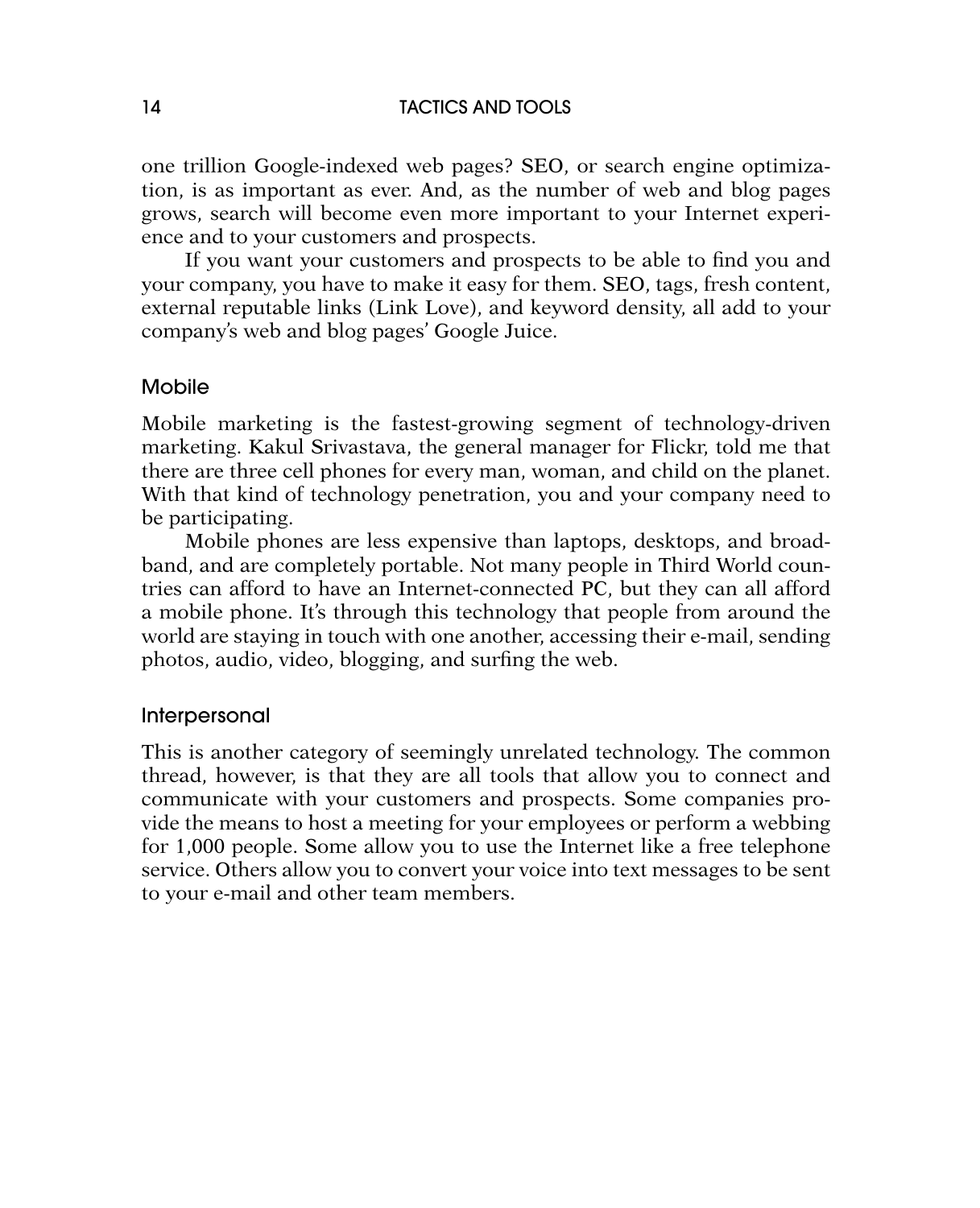### The ROI of Social Media

Pioneer's Holiday Promotion Achieves 60 Percent Click-Through Rate (CTR) Using Forums to Target Influential Automotive Enthusiasts



#### **Background**

Advertisers face the same dilemma every holiday season: how to be visible when consumers are inundated.

#### **Strategy**

Pioneer Electronics (USA) Inc. overcame that hurdle with room to spare. A holiday-themed rebate offer for Pioneer In-Dash Navigation models achieved a 60 percent click-through rate by using PostRelease to target automotive enthusiasts in online forums.

#### **Implementation**

PostRelease provides an automated way to insert sponsored posts into relevant forum discussion threads.

Pioneer Electronics turned to PostRelease to help promote its holiday rebate offers for its new flagship AVIC-Z110BT and AVIC-X910BT navigation systems. The two companies crafted a sponsored forum post that included product images, direct links to the product web pages, and the rebate page on Pioneer's website.

The campaign ran as a sticky post—meaning the post remained in the lead position—in relevant audio-related discussion categories in 55 automotive-themed forums, from November 2 to November 9, 2009. The post was clearly marked as from PostRelease and Pioneer and, once unstuck, moved down the page as a regular forum post would. It remains part of the forum content for the life of the forum.

(continued)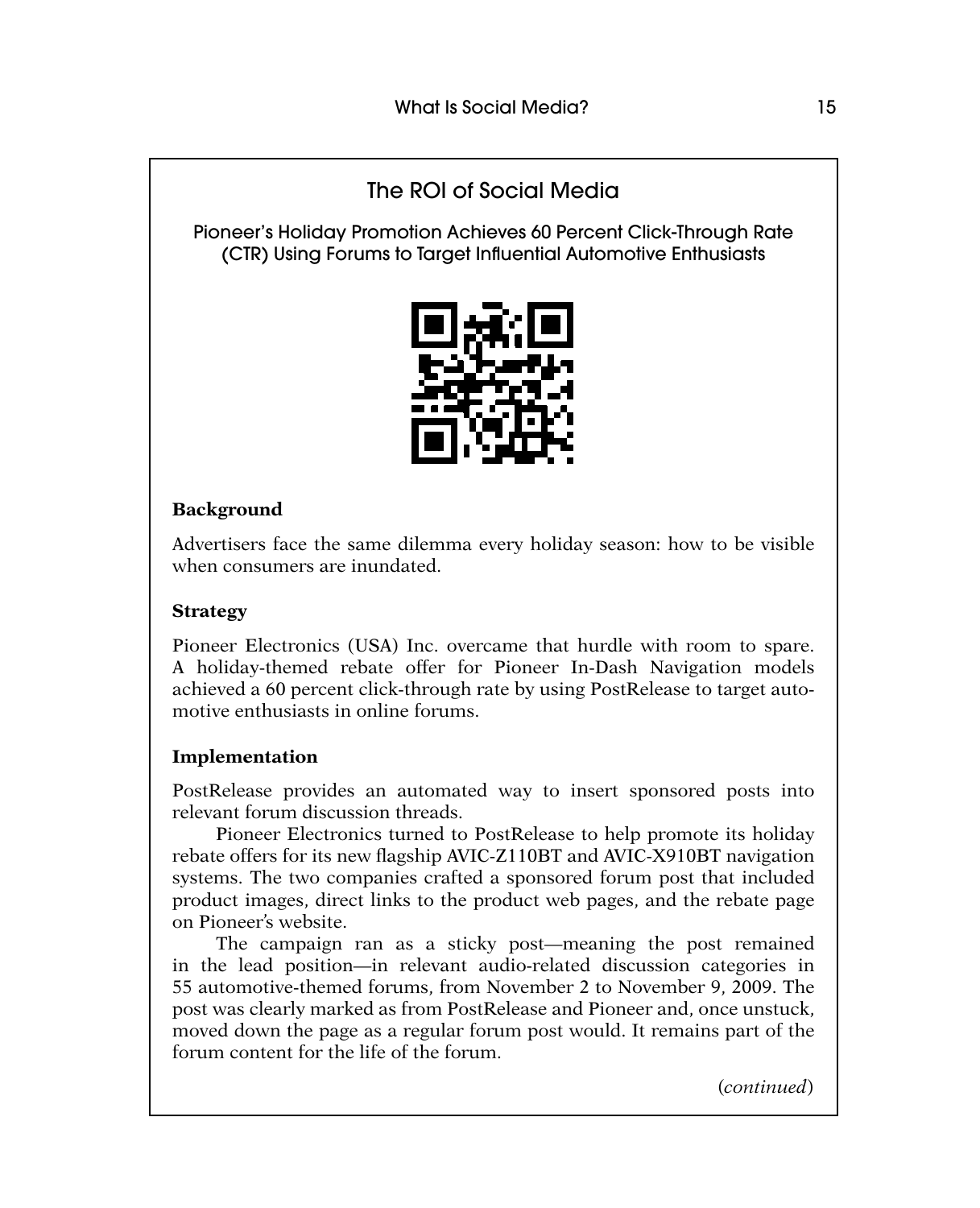#### (continued)

#### **Opportunity**

People on product-related online forums are ripe audiences for productspecific messages and offers. Consumers visit these types of forums expressly to discuss products, so they're open to relevant sponsored messages and they're more likely to respond.

#### **Conclusion**

The one-week campaign continues to drive traffic even after completion, because PostRelease posts remain archived and accessible for the life of the forum.

In fact, sponsored forum posts, clearly marked as advertisements, increase in their ability to drive response over time—by an average of more than 100 percent one year after a paid campaign has ended, according to an analysis conducted by PostRelease. After 60 days, the total number of clickthroughs increased by an average of 40 percent, and after 180 days, they increased by an average of 77 percent.

The reason for this residual traffic: Forum posts contain content that can be discovered in search engine results, driving traffic to the ad not only from the audience of the forum in which it appears, but also directly from organic search listings.

Consumers don't have to be browsing a particular forum to discover an advertiser's message there. If a post offers useful content, it's likely to show up when it is relevant to a consumer's search for information—boosting traffic to the ad and to the forum. The click-through rates increase over time because posts are discovered by people who are actively searching for that content, and therefore are highly motivated to click through.

See one of Pioneer's posts here: http://g35driver.com/forums/g35 sedan-v36-2007-08/313580-200-rebate-pioneer-navigation-holiday-rebate .html#post4671215; http://bit.ly/xyju6p.

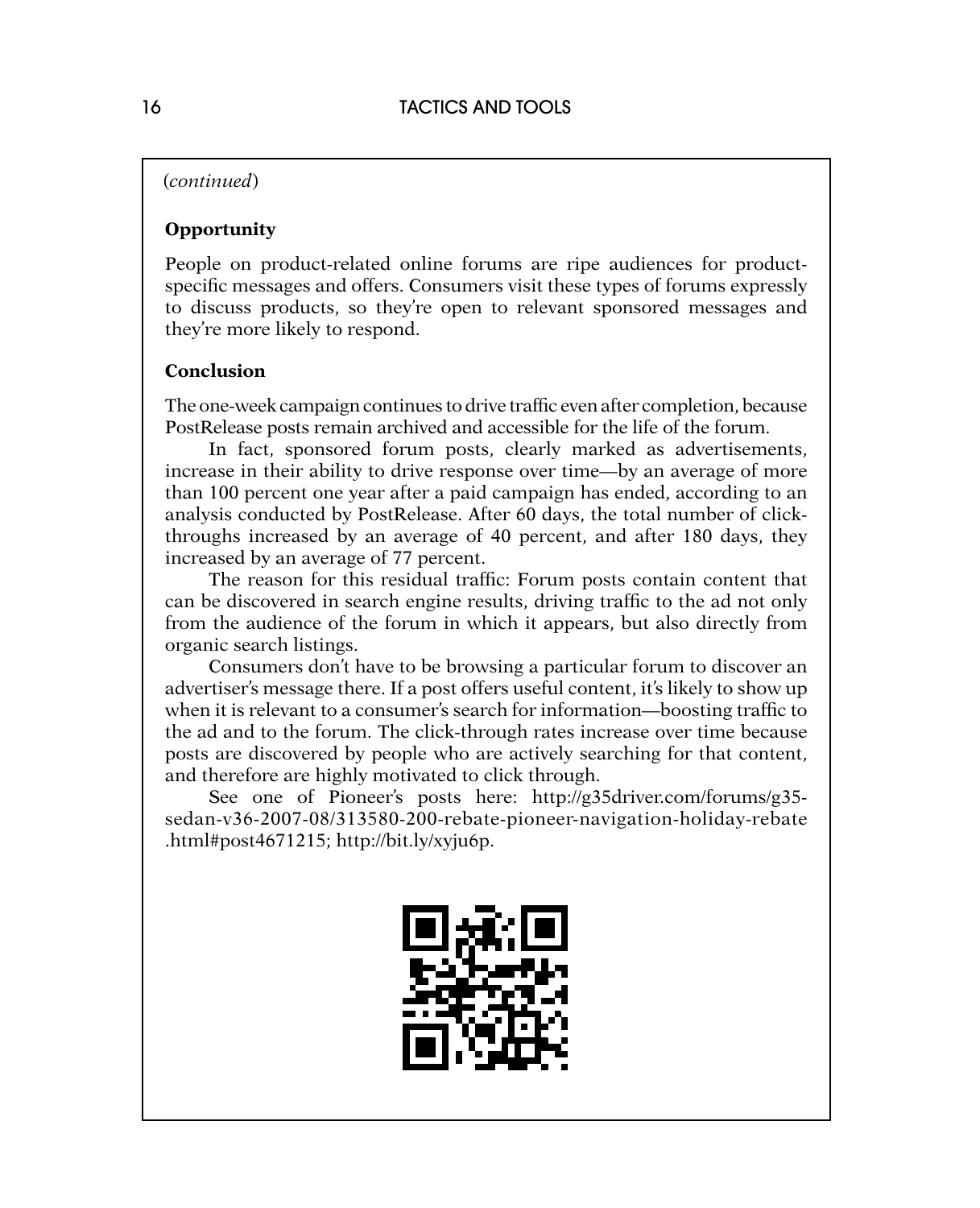The top five forums to generate the most clicks and reads for Pioneer's holiday campaign were ClubFrontier.com



CamaroZ28.com



DuraMaxForum.com



Z06Vette.com



(continued)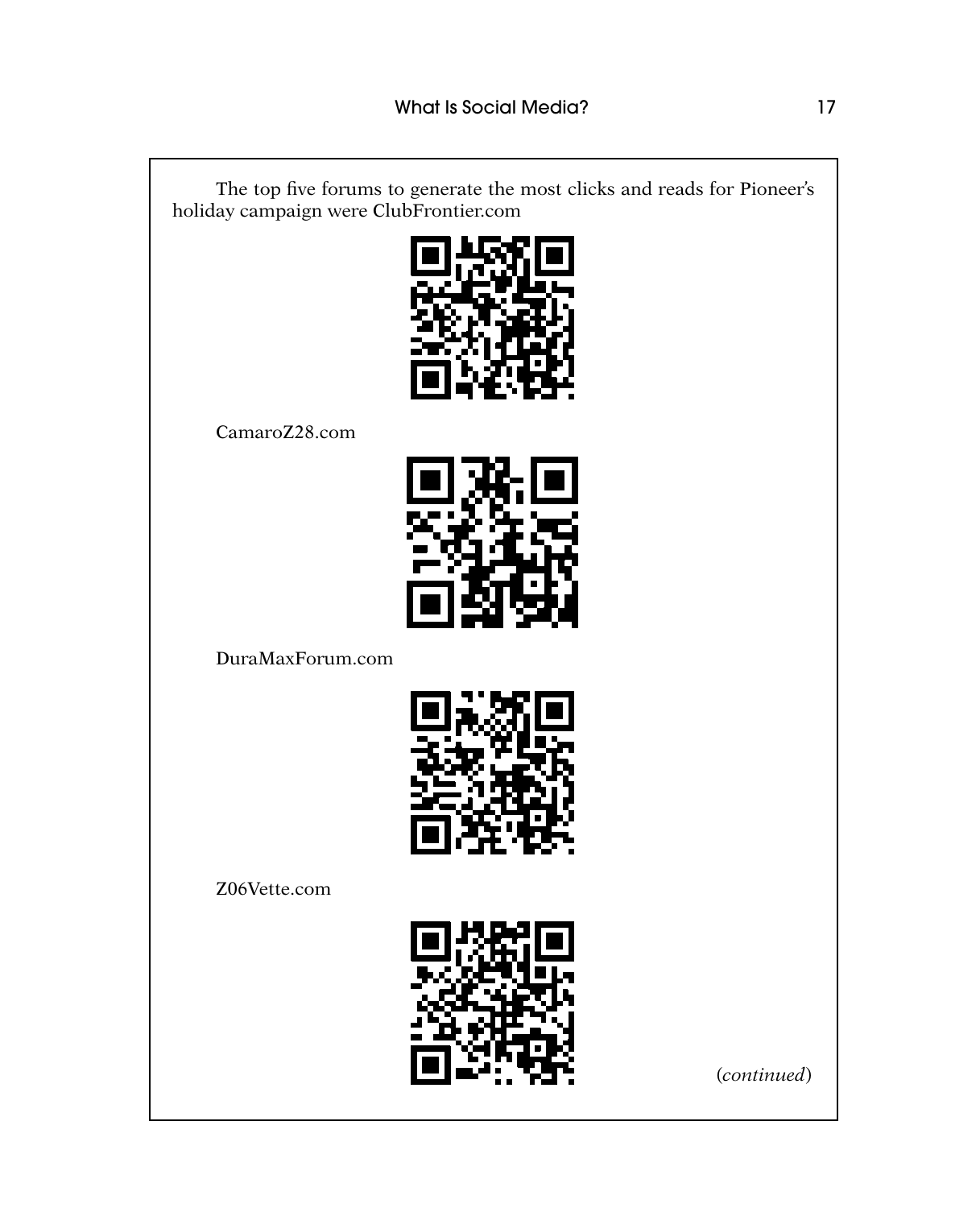(continued)

And 300CForums.com



No other online medium gives advertisers as precise a target as forums do.

—Justin Choi www.PostRelease.com



Justin Choi is president of PostRelease (www.PostRelease.com) and author of the white paper "Online Forums: Social Marketing with Proven Results." He can be reached at justin@postrelease.com.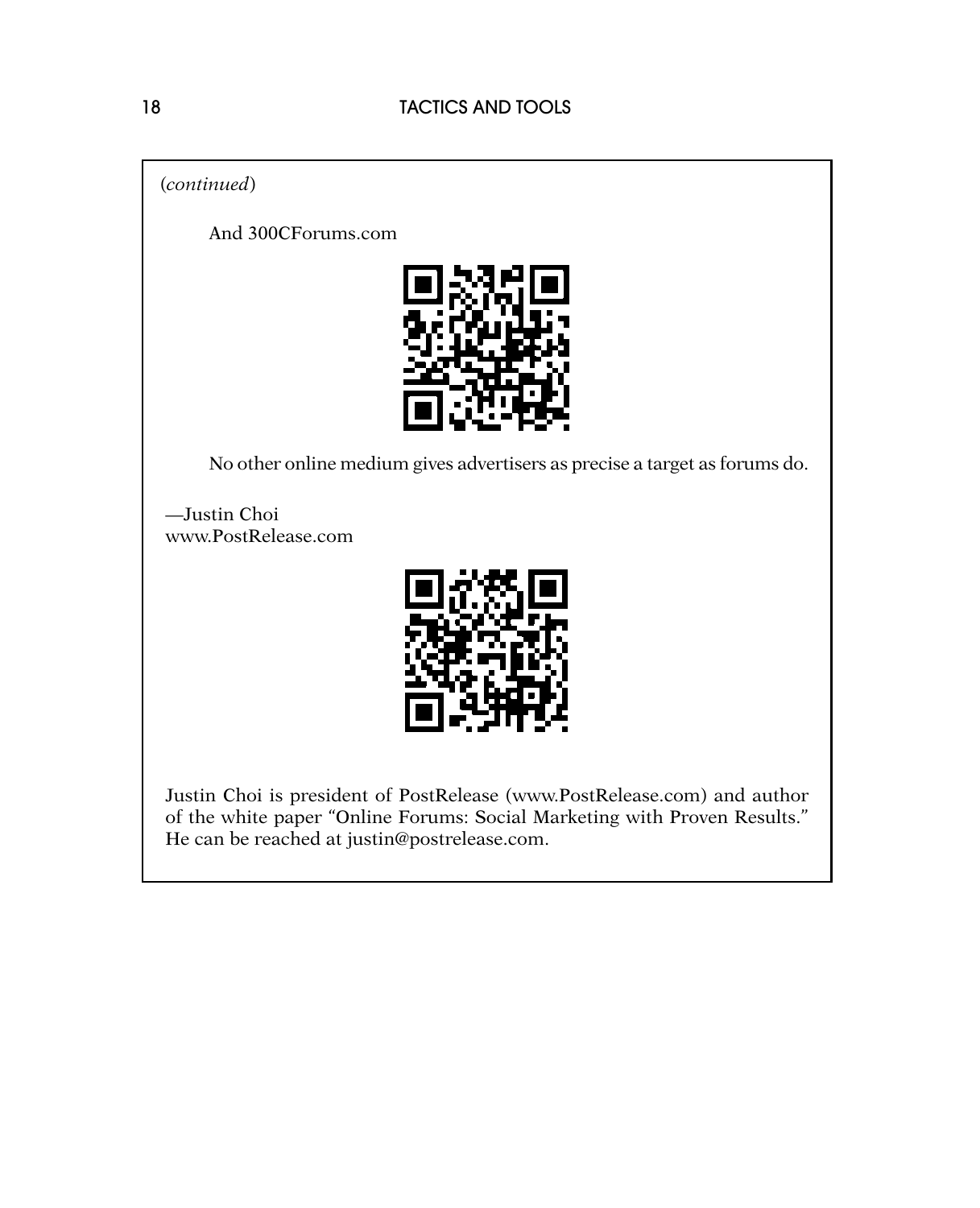### Expert Insight

Peter Booth Wiley, chairman of the board, John Wiley & Sons, Inc., www.wiley.com





Peter Booth Wiley

Not only is this book about social media, but the creation of the book is a form of social media. . . . This is a pioneering piece of work. It's been a little more than a year since we last spoke, and in that short period of time, things have changed radically. You could say we spoke pre-Kindle and now we are post-Kindle and post-iPad, and Wiley is doing things today that we were only talking about just a few years and months back. . . .

... I am a member of the sixth generation of Wileys involved in the publishing business; our company is 203 years old. There is a seventh generation, including two of my sons, both of whom are working in social media at Wiley. I've been the chairman of the board since 2002. Prior to joining our board of directors in 1984, I was a magazine publisher and a newspaper reporter and columnist, a writer of articles for magazines, and the author of five books. I am currently working on the revision of my last title, a guide to the architecture and history of San Francisco. Once the print version is completed, my daughter and I—we're coauthors—will work on a website through which people taking the walking tours in the book will be able to access additional information and visuals about the buildings they are looking at. In the spirit of social media, we are giving our readers the ability to comment on what they are reading and seeing, which we can later add to our content. . . .

. . . Back in the 1800s when our company was founded, social media was writing a letter, which was handed to somebody on a horse or stagecoach. It would take roughly four days for a letter to go from, say, Virginia to New York; and in the wet, muddy seasons, it probably went by ship.... Sending a letter and getting a response was a very tenuous interaction. Now we've got

(continued)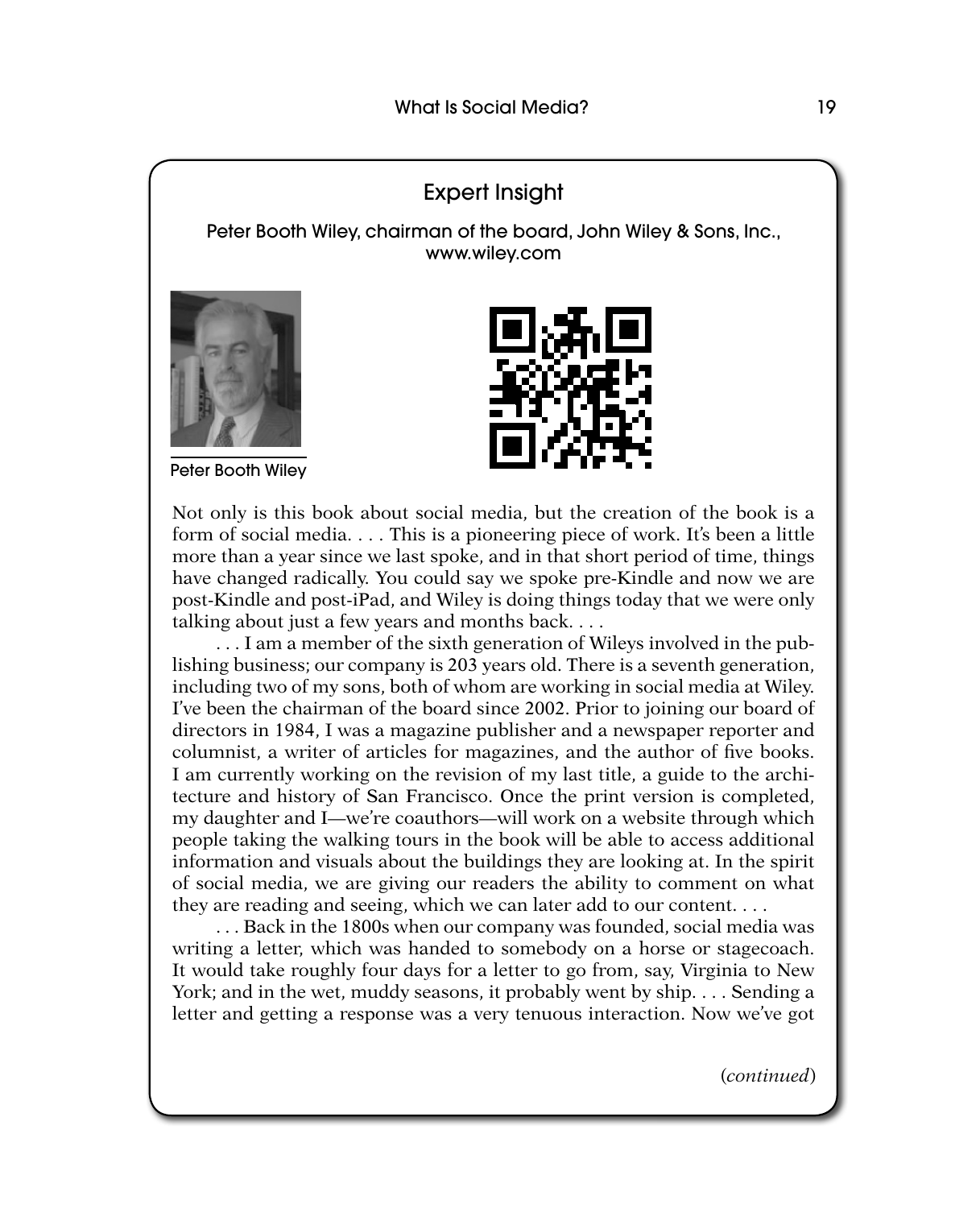#### (continued)

information and creative ideas flying through the air at the speed of electrons with the ability to interact immediately. . . .

. . . In the 1950s, we began experimenting with introducing computers into the business. Twenty-five years ago, we tried to understand and experiment with computers and networks really aggressively, and our ideas about what we should be doing as a business came from our authors, our customers, and our technical advisors. We listened very carefully to them about new ways of accessing and shaping information and what they thought was going to happen. . . .

. . . We also continue to create a culture internally at Wiley that permits our colleagues to build products and related capabilities, including what we now call social experiences, or social media. We're working on capabilities that help authors share the necessary content with our customers and capabilities that help our customers find exactly the information they need in the format they want. We are helping our intermediaries (brick-and-mortar stores, online print and e-book resellers, wholesalers, et cetera) deliver the content to our customers quickly in the appropriate format. We are also building capabilities that help us internally to work collectively and that help our authors and partners interact with us and with members of their communities. . . .

. . . We use social networks (electronically, before we used them in an interpersonal way) to understand who you are and what you are capable of. So, in our initial conversation when you told me of your history in the world of technology, I was very impressed. And so Step One is: "Okay, I recognize that this guy is somebody who has been right on the cutting edge himself." Step Two is to use our social network to evaluate your capabilities and your proficiency in whether you are going to be able to deliver a manuscript that we'll be able to sell. . . .

. . . We built responsible risk-taking into the organization quite a while ago. The progression to where we are today in terms of digital media has not been in a straight line, and we've made mistakes at times by being ahead of the curve. I think what we've learned is it's best to be on the leading edge, rather than the bleeding edge, because we've spent time on the bleeding edge. . . .

. . . With the rapid rise of new forms of social media, we're thinking more about how we market our products. Traditionally, we talked about our author's "platform.". . . What's Lon's platform? By which we mean: "Does he speak regularly at conferences? How big are they? Is he going to get on Oprah? Is he going to get on Good Morning America? Will his books be reviewed in the New York Times Book Review? Sadly, the print newspaper book review is fading fast. Television, yes, it works to a degree. I think it's very effective at times. . . .

... We've also had experiences with other authors going on high-profile television programs and not selling a lot of books. Now we're looking more at networks, at an author's social media network, trying to understand the way in which an author creates his or her own community digitally and how we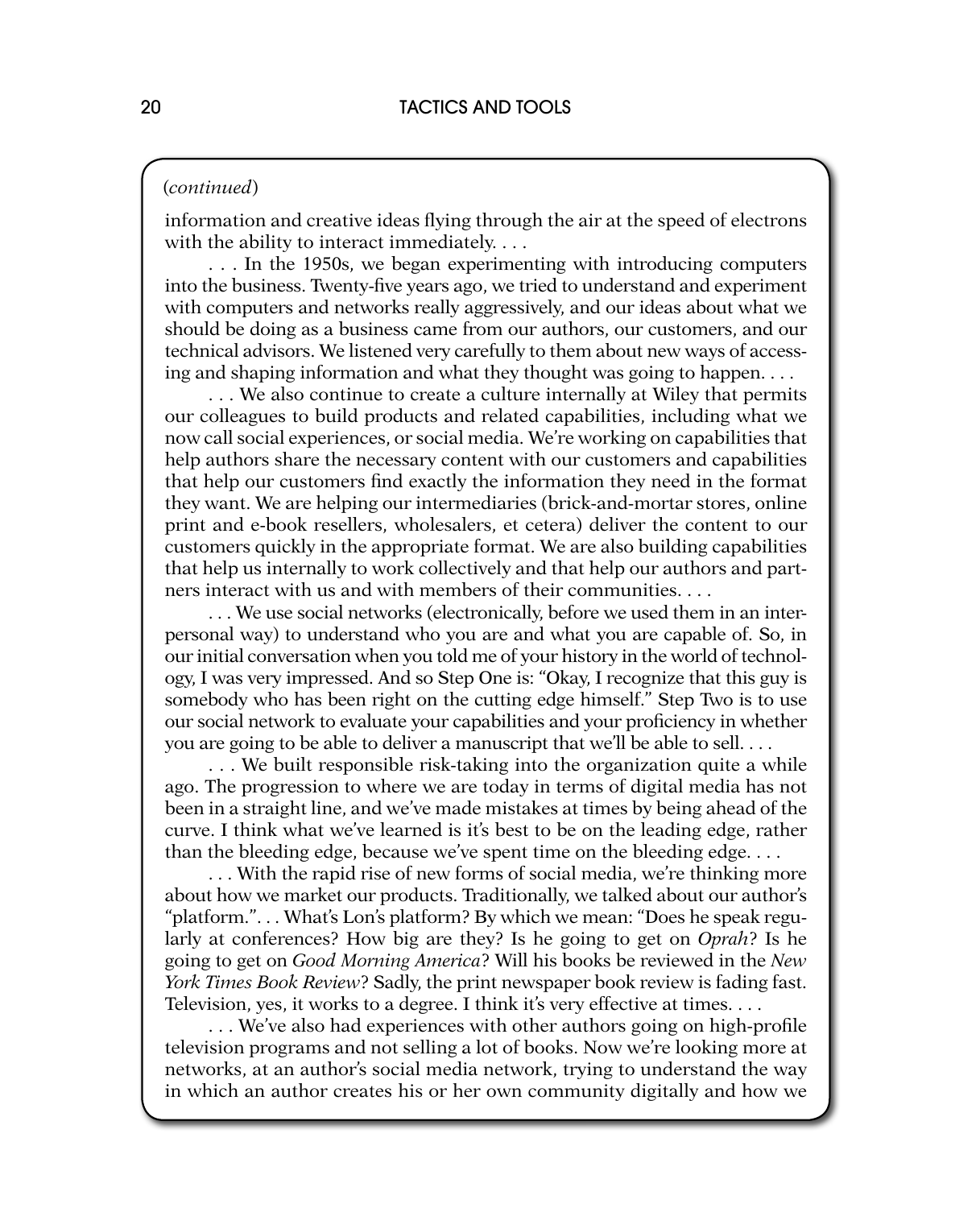can communicate with that community to share with people what the book's all about. . . .

Another interesting thing is the understanding that the way in which an author writes his book, the connections he builds aggregating content and editing it, is creating his platform. No longer is it "Here's a book, write a marketing plan." The authoring and marketing experiences are interacting.

Of course, as a commercial publisher, we are interested in metrics. So we are interested in seeing the evolution of the effectiveness of marketing and the effectiveness of networks. And I think we are at an early stage with that, but I really look to the libraries and their interaction with publishers. They are able to measure usage. Say they license a hundred journals from us; they can look at which of those journals are being used. So the librarians are saying, "Okay, I've got these hundred journals and ninety-eight of them are used heavily. Let's review the two that are used less and decide whether to replace them with other journals or whether they should remain in the collection even though there is a low usage rate."

So, there are metrics being developed, and over time . . .

. . . But let's go back to what we were talking about earlier, about the way you are creating this book, because this tells us a lot about where publishing is now and what its future could be like.

I wrote my last book in 2000. An editor asked me to write it. I sent the manuscript to the publisher. The publisher reviewed it and edited it and sent it to production. Production designed it and laid it out. It went to the printer, then to marketing and sales, to the wholesale and retail intermediaries. And then it ended up in the customer's lap.

That's a very traditional print-on-paper model. Right now we are moving to a continuous process of content development and delivery. We have a favorite graphic that we use at a lot of meetings. It's about Frommer's. We're one of the leading travel publishers, and we've created this circle called the Travel Cycle, which illustrates how we interact with our customers at different points in their travel experience. So the first part of the cycle is when, you, the traveler, dream about where you are going to go. You look at travel newsletters, magazines, online forums, blogs; so right now we're publishing travel newsletters, online forums, and blogs about travel.

And then you *plan* your trip; and we are publishing guidebooks and travel websites with text, photos, video, podcasts, recommendations, interactive maps, and custom PDF guides.

And then you go on your trip; and when you're traveling, we continue to interact with you with audio walking tours, iPhone guides, and map and airport guide applications.

(continued)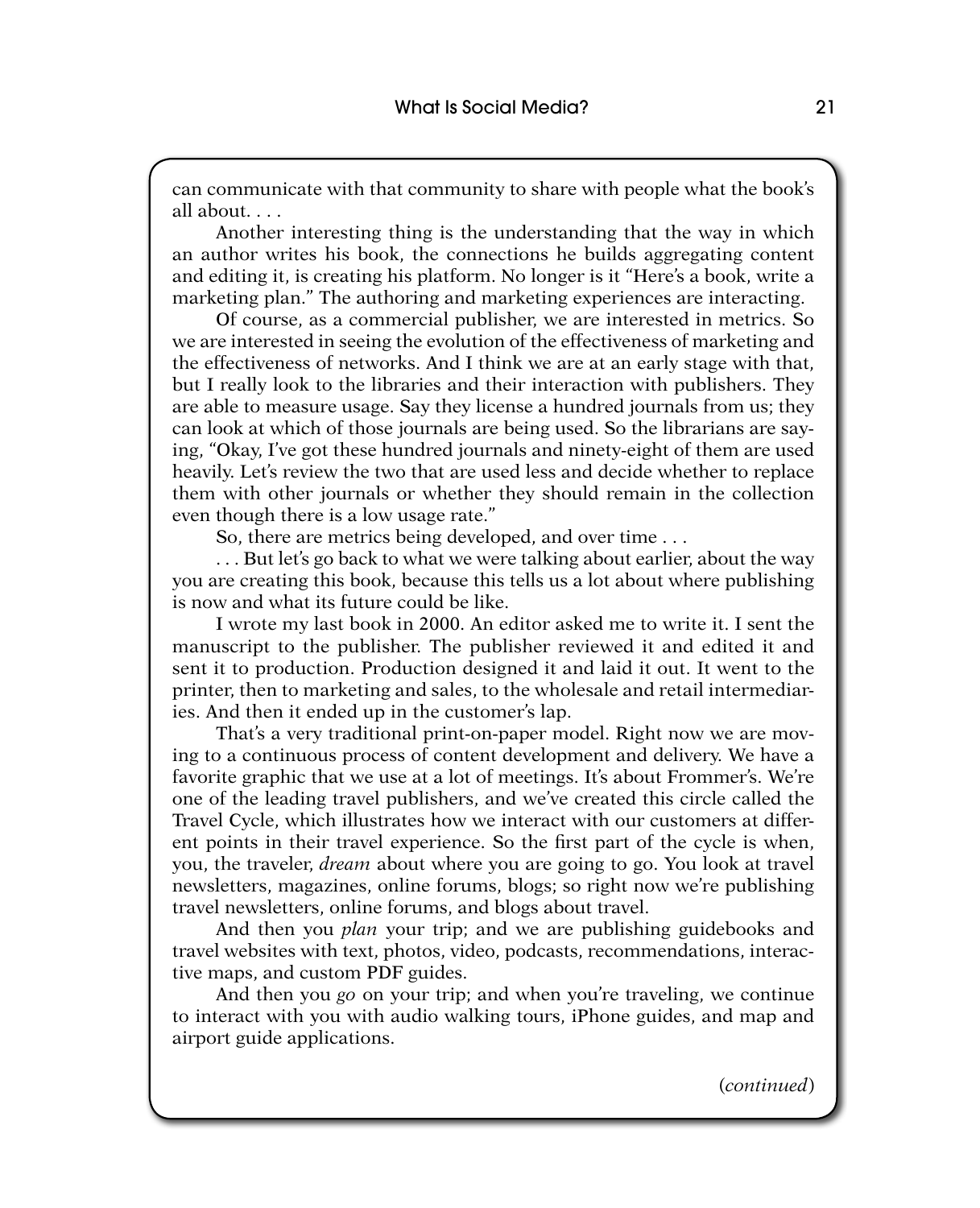#### (continued)

And then after you come back from your trip, you share with other travelers your experience via online trip journals and photo albums, and you post your reviews and ratings, all on Wiley travel sites. So there is a continuous process of interaction here, rather than the linear process I described earlier. And when you add to that what you are doing with *The Social Media Bible*, which is working with the community (your community) to develop content and review and refine the content, you have a completely different publishing model. . . .

WileyPLUS is our online teaching and learning environment that integrates the entire digital textbook with resources to fi t every learning style. Instructors are able to choose and assign the material that fits their syllabus, and students who want more information have access to the full eBook and accompanying learning materials. . . . WileyPLUS provides students with immediate feedback and redirects them to specific areas for review if they don't understand what they are being taught.

. . . Equally important, particularly right now during a recession when institutions of higher education are packed with new students, WileyPLUS gives instructors an option to select only the materials they need, while keeping costs down.

To listen to or read the entire Executive Conversation with Peter Booth Wiley, go to www.theSocialMediaBible.com.